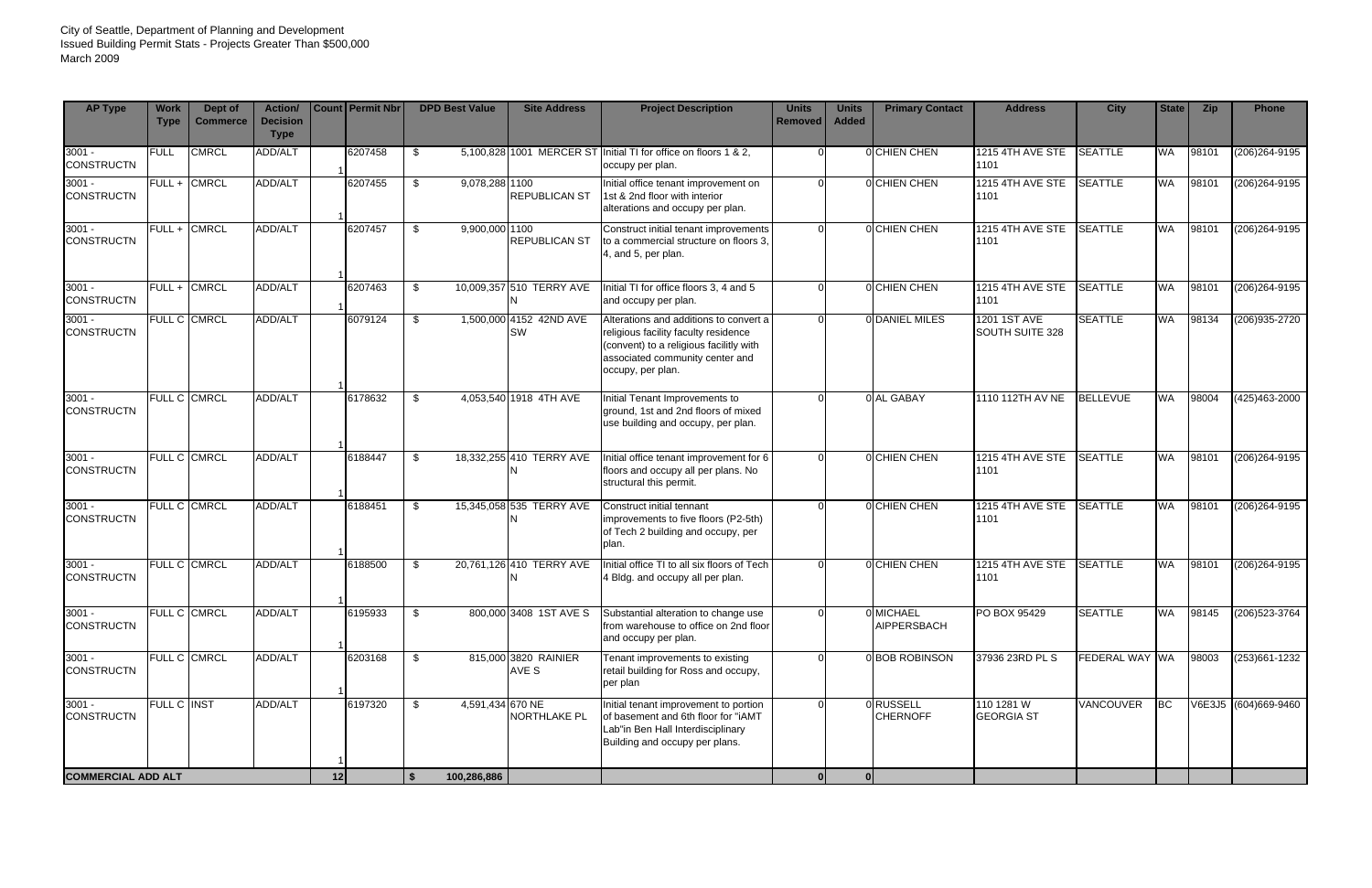| <b>AP Type</b>                    | <b>Work</b><br><b>Type</b> | Dept of<br><b>Commerce</b> | <b>Action/</b><br><b>Decision</b><br><b>Type</b> |  | <b>Count Permit Nbr</b> | <b>DPD Best Value</b>  | <b>Site Address</b>                | <b>Project Description</b>                                                                                                                                                                                                 | <b>Units</b><br>Removed | <b>Units</b><br><b>Added</b> | <b>Primary Contact</b>           | <b>Address</b>                 | <b>City</b>     | <b>State</b> | <b>Zip</b> | <b>Phone</b>      |
|-----------------------------------|----------------------------|----------------------------|--------------------------------------------------|--|-------------------------|------------------------|------------------------------------|----------------------------------------------------------------------------------------------------------------------------------------------------------------------------------------------------------------------------|-------------------------|------------------------------|----------------------------------|--------------------------------|-----------------|--------------|------------|-------------------|
| 3003 - BLANKET FULL C CMRCL       |                            |                            | <b>CHILD</b>                                     |  | 6208107                 | -\$                    | 537,000 2211 ELLIOTT<br><b>AVE</b> | Blanket Permit for interior non-<br>structural alterations for tenant<br>improvement for floors 4 &<br>5.(AMDOCS QPASS)                                                                                                    |                         |                              | 0 BRAD MIDDLETON                 | 20415 72ND AVE<br><b>SOUTH</b> | <b>KENT</b>     | <b>WA</b>    | 98032      | (425)591-9674     |
| 3003 - BLANKET FULL C CMRCL       |                            |                            | <b>CHILD</b>                                     |  | 6208464                 | - \$                   | 650,000 1221 MADISON               | Blanket Permit for interior non-<br>structural alterations tenant<br>improvement for floor 16. (The<br>Polyclinic)                                                                                                         | $\Omega$                |                              | 0 DAVID BONEWITZ                 | 3202 S DOSE<br><b>TERRACE</b>  | <b>SEATTLE</b>  | WA           | 98144      | (206) 290-5227    |
| 3003 - BLANKET FULL C CMRCL       |                            |                            | <b>CHILD</b>                                     |  | 6210183                 | -\$                    | 1,500,000 837 N 34TH ST            | Blanket permit for interior non-<br>structural alterations. TABLEAU<br>SOFTWARE FLOOR 4.                                                                                                                                   |                         |                              | 0 CARI MULLANEY                  | 601 108TH AVE NE               | <b>BELLEVUE</b> | <b>WA</b>    | 98004      | (425)641-9200     |
| 3003 - BLANKET FULL C INST        |                            |                            | <b>CHILD</b>                                     |  | 6210613                 | \$                     | 1,000,000 325 9TH AVE              | BLANKET PERMIT for interior non-<br>structural alterations to floor 14,<br>Harborview Neurosciences.                                                                                                                       |                         |                              | 0 CHRIS<br><b>BROADGATE</b>      | 1201 3RD AVE STE<br>2700       | <b>SEATTLE</b>  | <b>WA</b>    | 98101      | (206)447-9000     |
| <b>BLANKET TENANT IMPROVEMENT</b> |                            |                            |                                                  |  |                         | 3,687,000              |                                    |                                                                                                                                                                                                                            | $\Omega$                |                              |                                  |                                |                 |              |            |                   |
| $1004 -$<br><b>MECHANICAL</b>     |                            | <b>FULL C CMRCL</b>        | <b>MECHANI</b><br>CAL                            |  | 6202010                 | - \$                   | 1,200,000 1424 4TH AVE             | Replace existing water source<br>heatpump system with Ten unit<br>Mitsubishi Citi Multi system on the<br>roof and changing 6 louvers on 2,3<br>and 4th floor and duct work and fan<br>coil units on 5th through 10th floor |                         |                              | 0 SHANNON<br><b>BUCKINGHAM</b>   | 5108 D ST, NW                  | <b>AUBURN</b>   | WA           | 98001      | $(253)872 - 5665$ |
| $1004 -$<br><b>MECHANICAL</b>     | FULL C                     | <b>CMRCL</b>               | <b>MECHANI</b><br>CAL                            |  | 6203609                 | \$                     | 936,000 1216 JOHN ST               | Install 12 condensers, 95 air<br>handlers, 1 rooftop unit, 1 heat<br>recovery unit, 19 exhaust fans and<br>associated ductwork per plans.                                                                                  |                         |                              | 0 STEVEN KNOBBS                  | 7202 NE 175TH ST               | <b>KENMORE</b>  | <b>WA</b>    | 98028      | (425) 482-0584    |
| $1004 -$<br><b>MECHANICAL</b>     |                            | <b>FULL C CMRCL</b>        | <b>MECHANI</b><br>CAL                            |  | 6204076                 | \$                     | 637,514 1918 4TH AVE               | Installing Commercial Type 1 & 2<br>Kitchen hoods and Spa Ventilation,<br>heating and cooling and misc<br>Amenity Spaces. per plans                                                                                        |                         |                              | 0 CRAIG GAGNER                   | 1725 WESTLAKE N<br>SUITE 300   | <b>SEATTLE</b>  | <b>WA</b>    | 98109      | $(206)285 - 7100$ |
| $1004 -$<br><b>MECHANICAL</b>     |                            | FULL C CMRCL               | <b>MECHANI</b><br>CAL                            |  | 6208583                 | -\$                    | 612,000 325 9TH AVE                | Installation of series fan terminal<br>units with hot water reheat coils, low<br>pressure duct, supply return grills.                                                                                                      |                         |                              | 0STEVE BUELER                    | 11611 49TH PL W                | <b>MUKILTEO</b> | <b>WA</b>    | 98275      | (206)364-9900     |
| <b>MECHANICAL ONLY</b>            |                            |                            |                                                  |  |                         | 3,385,514              |                                    |                                                                                                                                                                                                                            | $\Omega$                |                              |                                  |                                |                 |              |            |                   |
| $3001 -$<br><b>CONSTRUCTN</b>     |                            | FULL C CMRCL               | <b>NEW</b>                                       |  | 6182636                 | 5,277,154 4555<br>- \$ | ROOSEVELT WAY<br>NE.               | Phase 1 of 2: Construct new 4-story<br>office building + expansion of above<br>grade parking over existing 2-story<br>parking structure per plan / Site work<br>+ Structural only this phase.                              |                         |                              | 0 CHRIS APPLEFORD 223 YALE AVE N |                                | <b>SEATTLE</b>  | <b>WA</b>    | 98109      | (206) 621-2396    |